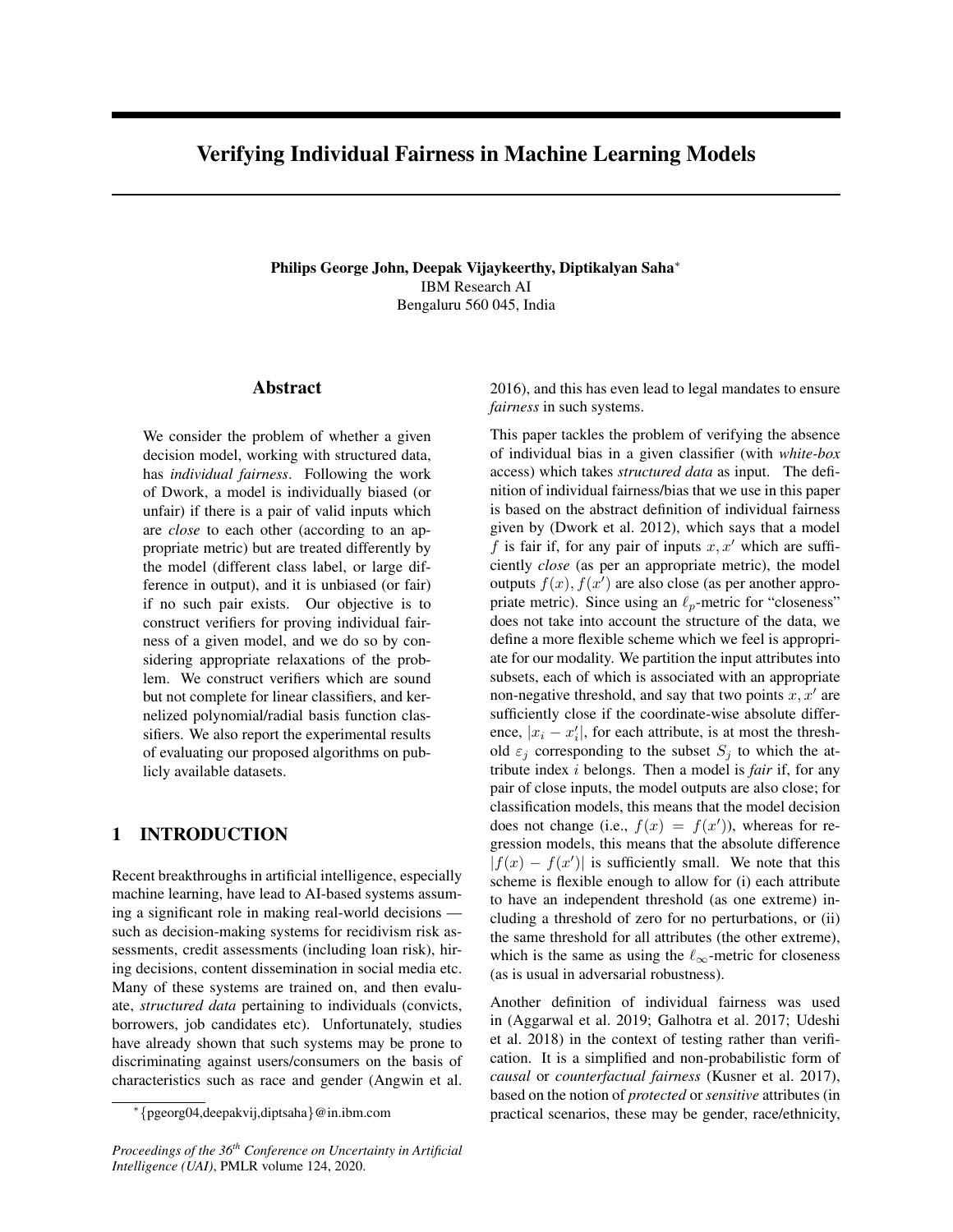religion etc.). The definition of *fairness* in this context is that any two valid inputs which differ *only on* the protected attribute(s) must always be put in the same class. Our definition subsumes this definition, by considering the threshold for the protected attributes to be sufficiently large (to allow arbitrary perturbations), and the threshold for the non-protected attributes to be zero (to disallow perturbations).

*Challenges.* The challenges of verifying individual fairness, when compared to the existing work on verifying machine learning models, are two-fold: Firstly, the existing work on verifying bias/fairness in machine learning models considers notions of *group fairness/bias* (Albarghouthi et al. 2017; Bastani et al. 2019). An individual fairness property considers the worst case (fairness *for all* similar input pairs, biased if *there exists* a bad input pair), rather than the average case (with high probability, some notion of parity is maintained between different groups) considered in the group fairness definitions. Hence, *the existing techniques for group fairness cannot be applied to verifying individual fairness*. Secondly, the other work on verification of ML models (which mostly considers the verification of *adversarial robustness* – see (Liu et al. 2019) for a survey) considers a *local robustness* property; the verifier is given a *nominal input* and it verifies robustness in the neighbourhood of that particular input (for example, given a particular image, the verifier either certifies that a small  $\ell_{\infty}$ -norm perturbation of that image does not change the class label, or provides a counter-example). However, verification of individual fairness notions requires us to check a *global robustness* property (i.e. the classifier output does not change for perturbations of *any* input in the domain). This means that *existing approaches to local robustness verification are not directly applicable to our problem*.

Our contributions. To the best of our knowledge, we present the first technique for individual fairness verification (global robustness) for ML models.

We give a meta-algorithm/framework for solving the verification problem, as well as particular algorithms for linear classifiers, and kernelized classifiers with polynomial/rbf kernels. Our algorithms are sound but incomplete (see section 4.1), with the linear classifier case being an exception in that it is exact (both sound and complete) if we allow for worst-case exponential time.

# 2 RELATED WORK

In recent times, the software engineering community has addressed the problem of testing Individual fairness. THEMIS (Galhotra et al. 2017) used random testing to generate test cases. AEQUITAS (Udeshi et al. 2018) used random testing for global search and performs perturbation close to a sample which showed discrimination. (Aggarwal et al. 2019) used a combination of symbolic execution and model explainability techniques to systematically explore the decision space in a model instead of random testing. None of the above techniques guarantees absence of individual bias.

Previous work on the verification of fairness in machine learning models has considered notions of group fairness such as disparate impact (Albarghouthi et al. 2017; Bastani et al. 2019). There have also been works considering the verification of the adversarial robustness property (and other similar properties) for machine learning models. Robustness does not have any notion of protected attributes. However, from an algorithmic perspective, our work is related to these, albeit using a different metric than the usual  $\ell_p$ -balls, and considering global robustness rather than local (as in the survey (Zhang et al. 2019)).

These verification approaches can be broadly classified into (i) verification using tailor-made satisfiability modulo theory (SMT) or mixed integer linear programming (MILP) based approaches, and (ii) verification using convex relaxations. The former approach leads to sound and complete verification of certain classes of machine learning models — such as linear models, decision trees (including tree ensembles), neural networks with piecewise linear activation functions etc. (Katz et al. 2017; Ehlers 2017; Bunel et al. 2018; Tjeng et al. 2019), but at the cost of a worst-case exponential (or superexponential) running time. The latter approach (convex relaxations) leads to efficient verifiers for properties such as (local) adversarial robustness for machine learning models (Kolter et al. 2018; Dvijotham et al. 2018; Raghunathan et al. 2018; Gowal et al. 2018; Singh et al. 2018; Wang et al. 2018a; Wang et al. 2018b; Wang et al. 2018c; Zhang et al. 2018; Gehr et al. 2018; Mirman et al. 2018; Qin et al. 2019; Fazlyab et al. 2019; Salman et al. 2019; Singh et al. 2019), but at the cost of sacrificing completeness. Another advantage is that such techniques can also be used for non-linear models, even though much of the existing work focuses on linear and piece-wise linear models.

Perhaps the work most closely related to ours (from a technical perspective) is that of (Raghunathan et al. 2018), who verify the (local) adversarial robustness of a given feed-forward neural network with ReLU activations by relaxing adversarial robustness to a polynomial optimization problem and then using semidefinite relaxations to give lower bounds.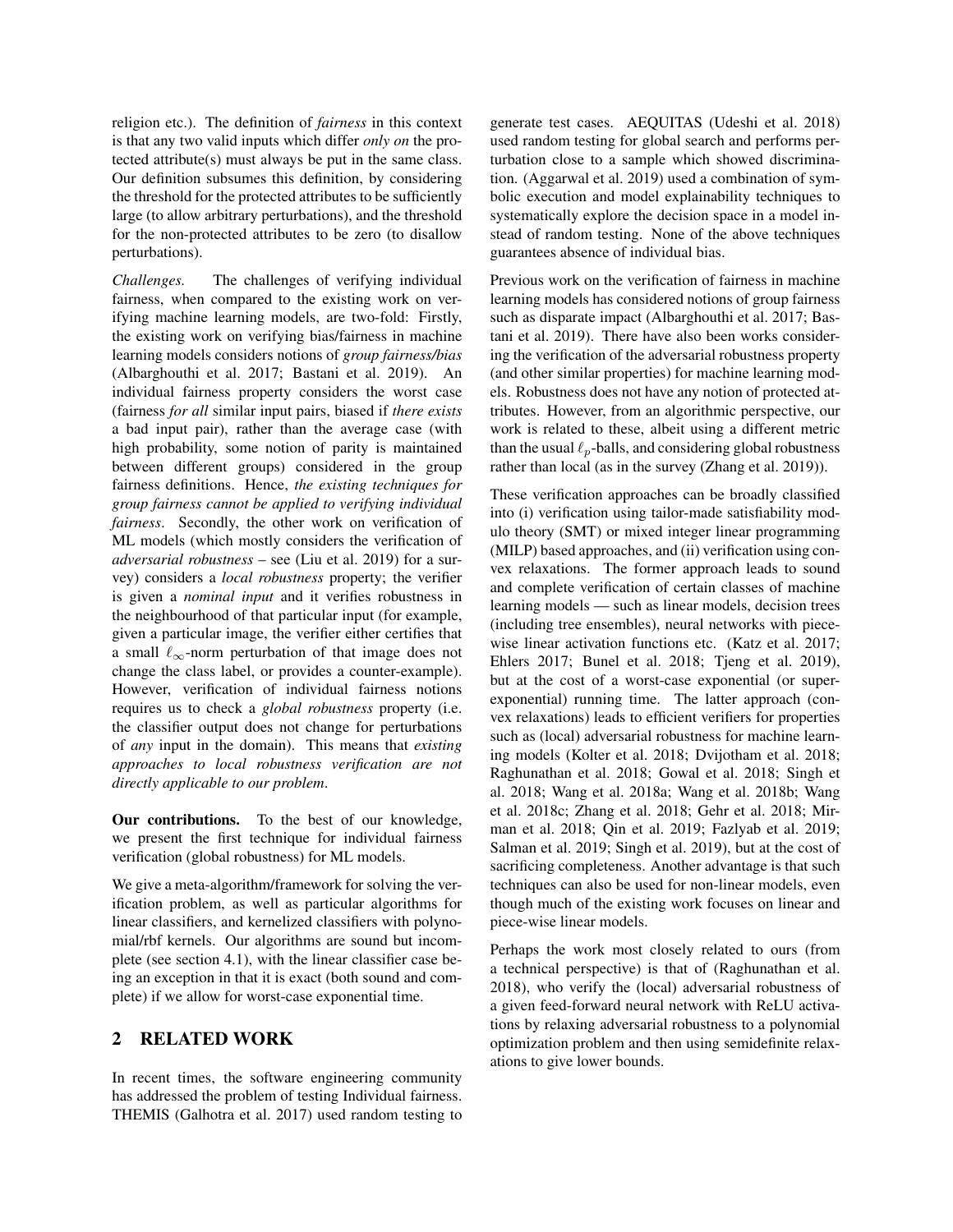### 3 PRELIMINARIES

We consider models with a known *prediction function*  $f: \mathbb{R}^n \to \mathbb{R}$ . We assume that we have white-box access to  $f$ ; i.e. we have access to all the parameters and hyper-parameters which together give a closed-form expression for f. A regression model uses the output of f directly as the predicted value of the regression variable. A binary classifier  $h : \mathbb{R}^n \to \{\pm 1\}$  is of the form  $h(x) = sign(f(x))$ . We will often refer to the prediction function  $f$  as the classifier itself, with the understanding that the predicted label for  $x$  will actually be the sign of  $f(x)$ . We assume that f is *smooth*, or at least continuously differentiable twice  $(C^2)$ .

The model  $f$  takes as input a real vector with  $n$  features, where the domain of feature  $x_i$  is  $Dom_i := \{x \in$  $\mathbb{R}$  or  $\mathbb{Z}$  |  $l_i \leq x \leq u_i$  }. That is, each feature can be either continuous (in  $\mathbb{R}$ ) or discrete (in  $\mathbb{Z}$ ), and takes values in a fixed interval  $[l_i, u_i]$ . This characterization of input features is suitable for us since, in this work, we are chiefly considering decision models (classification/regression) on structured data. We say that an input sample is *valid* if the domain constraints for all features are satisfied.

If  $f : \mathbb{R}^n \to \mathbb{R}$  is a decision model, the abstract definition of individual fairness, given by (Dwork et al. 2012), is as follows: Given appropriate distance functions —  $d(\cdot, \cdot)$ on  $\mathbb{R}^n$  (the domain of f) and  $D(\cdot, \cdot)$  on  $\mathbb R$  (the co-domain of f) — as well as thresholds  $\varepsilon > 0$  and  $\delta > 0$ , the model is individually fair if, for any pair of inputs  $x, x'$  such that  $d(x, x') \leq \varepsilon$ , we have  $D(f(x), f(x')) \leq \delta$ .

The intuition behind this notion of individual fairness is that *small* or *non-significant* perturbations of a sample x to x' (i.e. the perturbations where  $d(x, x') \leq \varepsilon$ ) must not be treated "differently" by a fair model. The choice of the input distance function  $d(\cdot, \cdot)$  identifies the perturbations to be considered non-significant, while the choice of the output distance function  $D(\cdot, \cdot)$  limits the changes allowed to the perturbed output in a fair model.

For classification models  $f : \mathbb{R}^n \to [k]$ , it is appropriate to use the discrete metric  $D(y, y') := \mathbb{I}[y = y']$  with the threshold  $\delta = 0$  on the model output since, in a fair classification model, we would want to prevent any change in the class label due to small perturbations of the input. For regression models, a simple choice would be the absolute error  $D(y, y') := |y-y'|$ , with the threshold  $\delta > 0$ chosen appropriately based on the scale of the regression variable.

Our notion of closeness in the input domain must take into account the structure of the data, and be general enough to give non-trivial and useful results (fairness certificates/bias instances) for a variety of structured datasets and models. So we proceed as follows. Let the input features be indexed as  $[n] := \{1, \ldots, n\}$ . We partition [n] into disjoint sets  $S_1, \ldots, S_t$ , with corresponding thresholds  $\varepsilon_1, \ldots, \varepsilon_t \geq 0$  chosen based on domainspecific knowledge of the dataset. A perturbation of  $x \in \mathbb{R}^n$  to  $x'$  is considered non-significant if for all  $j \in [t]$ , and for all  $i \in S_j$ , we have  $|x_i - x'_i| \leq \varepsilon_j$ .

*Note:* For notational convenience, we allow the thresholds  $\varepsilon_j$  to take a special value  $\infty$ , which implies that  $x_i$ and  $x_i'$  can differ arbitrarily for all  $i \in S_j$ . From a algorithmic perspective, the constraint on  $|x_i - x'_i|$  would be removed for all such indices i. Also, if  $\varepsilon_j = 0$  for any  $j \in [t]$ , we can eliminate the variables  $x'_i$  for all  $i \in S_j$ to reduce the dimensionality of the problem.

We formally define the individual bias of a decision model as follows:

**Definition 1** (Individual bias). *A model*  $f : \mathbb{R}^n \to \mathbb{R}$ *is said to be* individually biased *if there exists a pair of valid inputs* x and x', with  $|f(x) - f(x')| > \delta$ , such that  $|x_i - x'_i| \leq \varepsilon_j$  *for all*  $i \in S_j$ *, and for all*  $j = 1, \ldots, t$ *.* Such a pair  $(x, x')$  is called an individual bias instance *of the model* f*.*

A *linear (binary) classifier* is  $h(x) = sign(f(x))$ , where f is of the form  $f(x) = w^{\top}x + b$  for some  $w \in \mathbb{R}^n$ and  $b \in \mathbb{R}$ . The decision boundary of a linear classifier is an affine hyperplane. A linear regression model is just  $f(x) = w^{\top}x + b$ , without the sign function.

A *kernelized (binary) classifier* is  $h(x) = sign(f(x)),$ where f is of the form  $f(x) = \sum_{i=1}^{M} w_i y_i K(x_i, x)$ ,  $S := \{(x_i, y_i) : i = 1, \dots, M\}$  is a subset of the training set,  $w_i$  is the weight assigned to the sample  $(x_i, y_i) \in S$ , and  $K(\cdot, \cdot)$  is the Kernel function.

One of the commonly used kernels is the degree-d polynomial kernel, where  $K(x, y) = (ax^{\top}y + b)^d$  for some  $a, b \in \mathbb{R}$ . The prediction function of such a classifier  $f(x) = \sum_{i=1}^{M} w_i y_i (ax_i^{\top} x + b)^d$  can then be written as a degree-d polynomial in the variables  $x_1, \ldots, x_n$ . A polynomial kernel allows for a "curved" non-linear decision boundary rather than the "straight" hyperplane boundary of a linear classifier.

Another commonly used kernel function is the radial basis function (RBF, also known as gaussian) kernel, with  $K(x, y) = exp(-\gamma \cdot ||x - y||^2)$ . In an RBF kernelized classifier, high confidence negative decision regions can be seen around the negative data points, whereas high confidence positive decision regions can be seen around the positive data points.

A set  $S \subseteq \mathbb{R}^n$  is said to be a *convex set* if for any two points  $x, y \in S$  and any  $0 \leq \lambda \leq 1$ , the point  $\lambda x + (1 -$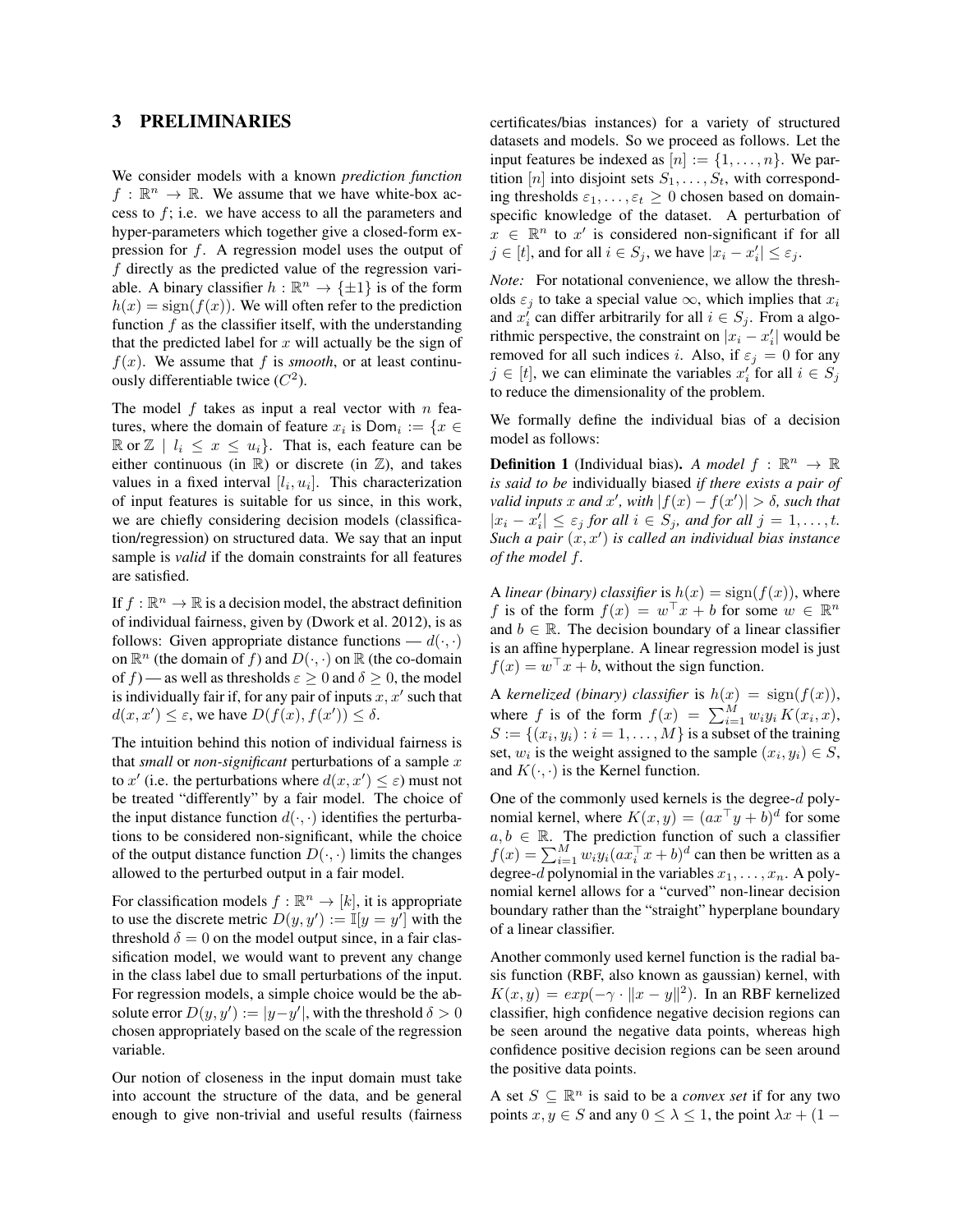$\lambda$ )y  $\in S$ . If S is a convex set, a function  $f : S \to \mathbb{R}$ is said to be a *convex function* if for any  $x, y \in S$  and  $0 \leq \lambda \leq 1$ ,  $f(\lambda x + (1-\lambda)y) \leq \lambda f(x) + (1-\lambda)f(y)$ . On the other hand, a function is said to be *concave* if we have the inequality  $f(\lambda x + (1 - \lambda)y) \geq \lambda f(x) + (1 - \lambda)f(y)$ for all  $x, y \in S$  and  $0 \leq \lambda \leq 1$ .

**Notation** [*n*] denotes the set  $\{1, 2, ..., n\}$ . If  $x \in \mathbb{R}^n$ ,  $x_{-i}$  denotes the tuple  $(x_j)_{j\neq i} \in \mathbb{R}^{n-1}$  and for  $S \subseteq [n]$ ,  $x_S$  is shorthand for the tuple  $(x_i)_{i \in S}$ . If S is a set, then  $\binom{S}{k}$  denotes the set of all subsets  $T \subseteq S$  with  $|T| = k$ . If  $|S| = n$ , then  $|S|$  $\begin{pmatrix} S \\ k \end{pmatrix} = \begin{pmatrix} n \\ k \end{pmatrix} = \Theta(n^k)$ . We use  $\mathbb{R}^{m \times n}$  to denote the space of all  $m \times n$  real matrices, and  $\mathbb{S}^n(\mathbb{R})$  to denote the space of all real symmetric  $n \times n$  matrices. If f is a function,  $f \succeq 0$  denotes that f is *non-negative* or positive semi-definite (p.s.d); that is,  $f(x) \geq 0$  for all x in the domain of f. If A is a matrix, then  $A \succeq 0$  denotes that the matrix is positive semi-definite (p.s.d). We use  $\mathbb{N}_d^n := \{ \alpha \in \mathbb{N}^n \mid |\alpha| := \alpha_1 + \ldots + \alpha_n \leq d \}$  to denote the set of multi-indices corresponding to the exponents of *n*-variate monomials with degree  $\leq d$ .

### 4 VERIFYING INDIVIDUAL BIAS

### 4.1 A META-ALGORITHM

Ideally, a *verifier* for the individual bias property would solve the following decision problem (after fixing the attribute domains  $Dom_1, \ldots, Dom_n$ , the feature partitions  $S_1, \ldots, S_t$ , and the thresholds  $\varepsilon_1, \ldots, \varepsilon_t$  and  $\delta$ ): "For a given model  $f$ , does there exist an individual bias instance?" (YES/NO). This problem would be *undecidable*, by Rice's theorem (Hopcroft et al. 1990), if we allow  $f$  to be an arbitrary partial recursive function. Even if we restrict the choice of  $f$  to common non-linear function classes, the problem would still likely be NP-hard (since we show that it is NP-hard when  $f$  is a polynomial with deg( $f$ )  $\geq$  2).

We focus on the following guarantees for the verifier  $V$ (with our desired property for the model  $f$  being individual fairness/no bias):

- 1. **Soundness:** If the verifier  $V$  outputs NO BIAS, then the model  $f$  is actually unbiased.
- 2. **Completeness:** If the verifier  $V$  outputs a bias instance, then the model  $f$  is actually biased. Also, the verifier V will *always* terminate with either NO BIAS or a valid bias instance.

To circumvent the hardness of exact (sound and complete) verification, we try to get verifiers with *soundness*, but *not completeness*. That is, an output of NO BIAS by the verifier V will always be *correct* (f will actually be unbiased). But  $V$  *may* fail to terminate within finite time with the correct output NO BIAS or a bias instance, even when the classifier is actually unbiased or a valid bias instance exists, respectively. It may also keep finding only spurious bias instances, which we *do not* output.

For developing our algorithms, we formulate the individual bias verification problem as a (non-convex) optimization problem, and use provably-correct global optimization approaches (such as mixed integer linear programming) to perform the verification.

The rationale behind this approach is as follows: If we wish to find a bias instance  $x, x'$ , the required "closeness" constraints  $|x_i - x'_i| \leq \varepsilon_j$  (for all  $i \in S_j$ , for all  $j \in [t]$ ) on x and x' are *linear constraints* (since  $|z| \leq \varepsilon \iff -\varepsilon \leq z \leq \varepsilon$ , which are easy to handle in an optimization framework (perhaps the only easier form of constraint is an interval constraint  $z \in [\alpha, \beta]$ ). The domain constraints on each  $x_i$  are of the form  $x_i, x'_i \in [l_i, u_i] \cap (\mathbb{R} \text{ or } \mathbb{Z})$ . A problem is that the integrality constraint for discrete attributes is computationally expensive, but this can be mitigated to some extent by the judicious use of relaxations.

We can then say that the model  $f$  is individually biased if and only if an input pair  $x^*$ ,  $x'^*$  with  $|f(x^*) - f(x'^*)|$  $\delta$  belongs to the set of pairs  $x, x'$  constrained as above. In fact, since  $x$  and  $x'$  are interchangeable, we can assume  $f(x^*) - f(x'^*) < -\delta$  for a bias instance. With all these considerations, we can formulate an optimization problem for individual bias verification.

$$
D^* := \min f(x) - f(x')
$$
  
s.t.  $|x_i - x'_i| \le \varepsilon_j, \forall i \in S_j, \forall j \in [t]$   
 $x_i, x'_i \in [l_i, u_i] \cap (\mathbb{R} \text{ or } \mathbb{Z}), \forall i \in [n]$  (1)

If the verifier solves the optimization problem (1) and finds a solution  $(x^*, x'^*)$  with objective function value  $D^* < -\delta$ , then that solution will be a valid individual bias instance that the verifier can output. On the other hand, if the verifier finds a *certifiable lower bound* which implies  $D^* \ge -\delta$ , then the verifier can correctly output NO BIAS. However, the requirement of certifiable lower bounds precludes the use of many common optimization techniques based on gradient descent or interpolation.

Relaxation To avoid the hardness of the integral constraints, it is possible to relax *some* of the categorical features to allow fractional values. This makes sense especially for features such as *age*; which take a large ordered set of values, and where a fractional value is "interpretable". It is easy to see that this relaxation preserves the NO BIAS certification; that is, a classification model is actually unbiased w.r.t. the original attribute do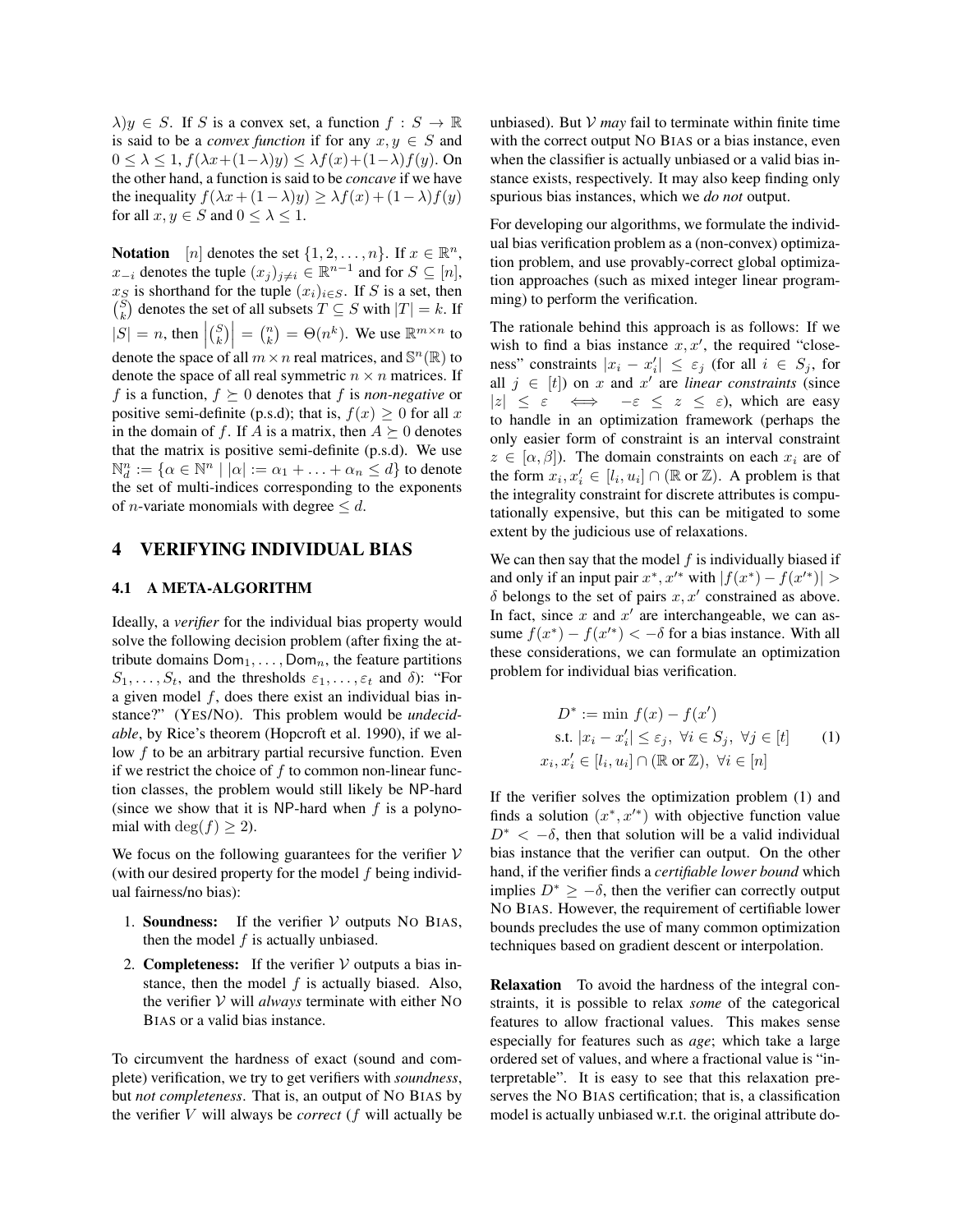mains if it is unbiased w.r.t. the relaxed domains, since we are only expanding the set of valid inputs for bias instances. But this approach may generate spurious counterexamples which we can only reject, and then continue to try to find valid counterexamples. In addition to the domain relaxations, we may also choose to use relaxations of the optimization problem that end up yielding non-tight lower bounds (without valid counterexamples). In general, we may end up doing this indefinitely without actually finding a valid counterexample (even if it exists) — thus, a verifier that uses a relaxation will not be complete. The specific relaxations that we use in each case will be discussed in later sections.

The key idea of our work is to demonstrate that we can use the optimization approach described above (with appropriate relaxations and solution methods) to solve the individual bias verification problem for some interesting and useful classes of models, under reasonable assumptions. The details of this, as well as specific techniques and methods, will be given in subsequent sections for each type of classifier that we consider, i.e. linear, kernelized polynomial, and RBF. We first give a general meta-algorithm for the individual bias verification problem (see Algorithm 1).

The intuition behind this meta-algorithm is just combining the optimization problem formulation (1) and domain relaxations. We allow the user to choose a *subset* D of the discrete attributes, which should take small sets of values (e.g. boolean attributes). The optimization procedure will fix  $x_D$  and  $x'_D$  to specific value combinations using equality constraints, and repeat for all such feasible value combinations. The discrete attributes which are not in D *may be (not necessarily)* relaxed to take fractional values. In this way, we can find a set of lower bounds  $\ell$  for  $f(x) - f(x')$  which we examine to see if there is any possibility of bias ( $\ell < -\delta$ ). The details of the optimization procedure will vary depending on the type of  $f$  (no optimization procedure can solve such a problem in a certifiably optimal way for general  $f$ ), and will be described in later sections.

Note that if no domain relaxations are used *and* the optimization procedure is guaranteed to always find tight bounds (e.g. mixed integer linear programming), then the resulting verifier will be sound and complete. Otherwise, the resulting verifier will be sound but incomplete (e.g. sum-of-squares).

#### 4.2 LINEAR AND POLYNOMIAL MODELS

#### 4.2.1 Linear Models

We first give an elementary instantiation of the metaalgorithm for linear models,  $f(x) = w^{\top}x + b$ . This is

Algorithm 1 A meta-algorithm for individual bias verification.

- 1: procedure VERIFY-INDIVIDUAL-BIAS $(f, (S_i)_{[t]})$  $(\varepsilon_j)_{[t]}, \delta, D, (\mathsf{Dom}_i)_{[n]})$
- 2: **Input:** Classification model  $f$  (white-box), discrete attributes D, feature partitioning  $S_1, \ldots, S_t$ , thresholds  $\varepsilon_1, \ldots, \varepsilon_t$  and  $\delta$ , attribute domains  $\mathsf{Dom}_1, \ldots, \mathsf{Dom}_n.$
- 3: **Output:** Either (i) Valid bias instance  $(x, x')$ or (ii) NO BIAS.

4: Let 
$$
L = \emptyset
$$
.

5: Construct the set  $V_p$ :

$$
V_p := \{ (v, v') \mid v, v' \text{ are feasible for } x_D, x'_D
$$
  
and  $|v_i - v'_i| \le \varepsilon_j \ \forall i \in D \cap S_j \ \forall j \in [t] \}$ 

6: **for all** 
$$
(v, v') \in V_p
$$
 **do**

7: Let:

$$
D^* := \min f(x) - f(x')
$$
  
s.t.  $|x_i - x'_i| \le \varepsilon_j$ ,  $\forall i \in S_j \cap \overline{D}$ ,  $\forall j \in [t]$   
 $x_i, x'_i \in [l_i, u_i]$ ,  $\forall i \notin D$   
 $x_D = v$  and  $x'_D = v'$ 

8: Find a lower bound  $\ell \leq D^*$ . 9: If  $\ell < -\delta$ , try to find a certificate  $x^*, x'^*$  for the lower bound  $\ell$  (i.e.  $f(x^*) - f(x'^*) = \ell$ ), which may not always exist. 10: Add  $(\ell, x^*, x'^*)$  to L. 11: **if**  $\ell \ge -\delta$  for all lower bounds in L then 12: Output NO BIAS. 13: **else if** There exists a lower bound  $\ell < -\delta$  with a valid certificate in  $L$  then

14: Output bias instance  $(x^*, x'^*)$ .

the only case where the optimization problem involved is actually convex, and thus the relaxed problem (with continuous attributes) can be solved with soundness and completeness in polynomial-time. In all other cases, the optimization problem is non-convex.

If  $f$  is a linear (affine) regression model of the form  $f(x) = w^{\top}x + b$ , the objective function of the problem (1),  $f(x) - f(x') = w^{\top}x - w^{\top}x'$ , is linear. The constraints are also linear ( $|x_i - x'_i| \leq \varepsilon_j$  can be replaced by the pair of linear constraints  $x_i - x_i' \le \varepsilon_j$ ,  $x_i' - x_i \le \varepsilon_j$ ), with integrality constraints for the categorical features. Hence the problem (1) can be solved as a mixed-integer linear program (MILP). MILP solvers can solve the problem *exactly*, modulo computational issues, with worstcase exponential time, and are also fairly efficient in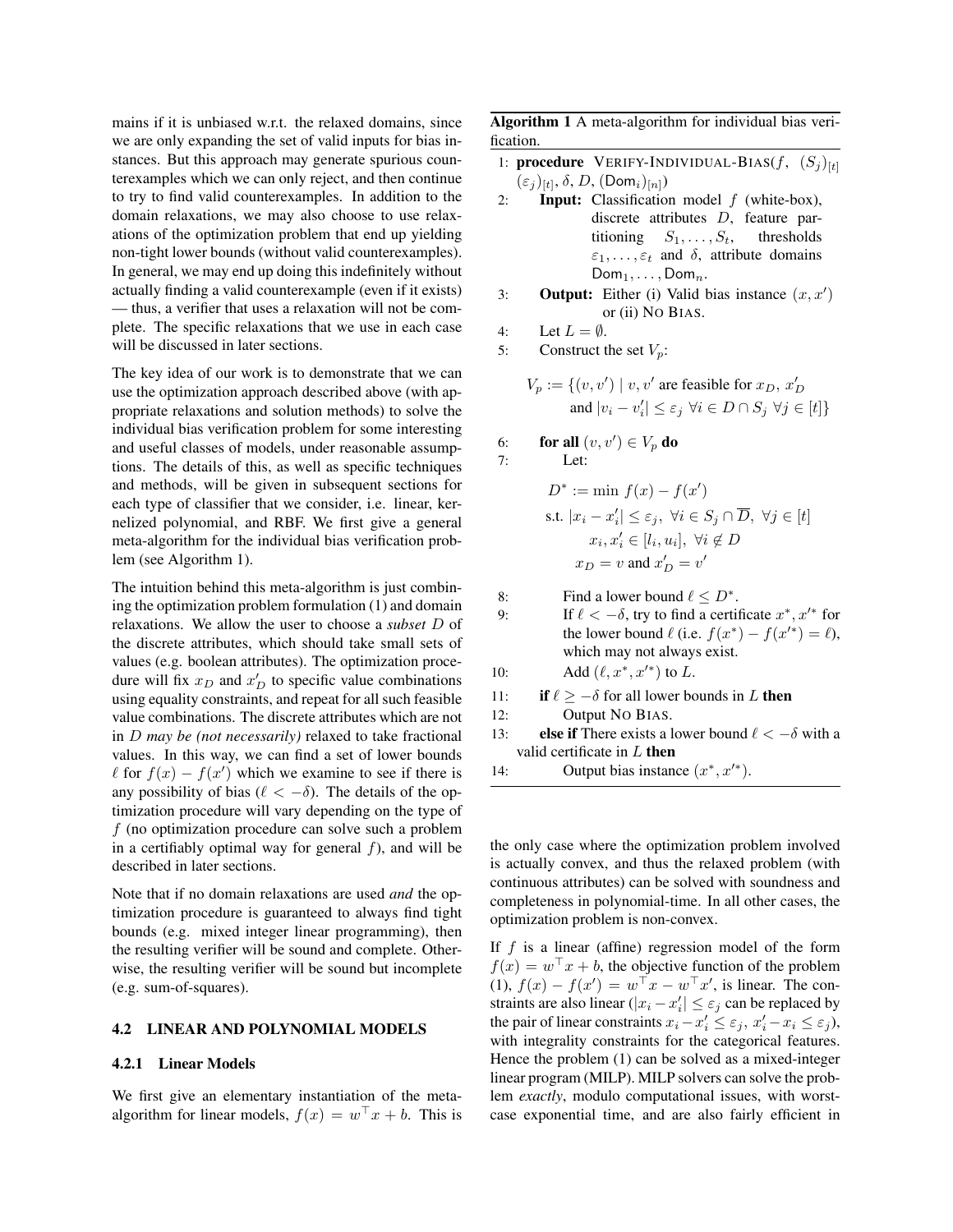practice for reasonable problem dimensions  $(= 2n$  in this case). Thus, we get a sound and complete verifier.

Suppose  $f(x) = \text{sign}(g(x))$ ,  $g(x) = w^{\top}x + b$ , is a linear classification model. Now, the objective function is no longer linear, but since we use  $\delta = 0$  for classification, we can take advantage of the fact that  $f(x) - f(x') = 0 \iff g(x) \cdot g(x') \geq 0$  to get a quadratic objective function for minimization. Since  $g(x) \cdot g(x') = x^{\top} w w^{\top} x' + b \cdot (w^{\top} x + w^{\top} x') + b^2$ , we can rewrite it in the form  $g(x) \cdot g(x') = (x \ x')^\top Q(x \ x') + b \cdot$  $(w w)^{\top} (x x') + b^2$ , where Q is a positive semi-definite quadratic form in  $2n$  variables  $(x x')$ . Hence the problem can be solved *exactly* by mixed-integer quadratic programming (MIQP) solvers, again practically efficient but with worst-case exponential time, to yield a sound and complete verifier.

#### 4.2.2 Kernelized Polynomial Models

In a kernelized classification/regression model with a *polynomial kernel*, the kernel function used is of the form  $K(x, y) = (a x^{\top} y + b)^d$ , where  $a, b \in \mathbb{R}$  are constants and  $d$  is the degree of the polynomial kernel. Then,

$$
f(x) = \sum_{i=1}^{M} w_i y_i K(x_i, x) = \sum_{i=1}^{M} w_i y_i (a x_i^{\top} x + b)^d
$$

That is, the model  $f$  can be viewed as a degree- $d$  polynomial in the variables  $x_1, \ldots, x_n$ . Thus, the function we wish to lower bound,  $f(x) - f(x')$ , is also a degree-d polynomial in  $2n$  variables. Let  $g(x, x') :=$  $f(x) - f(x')$ . Minimizing g over a linear constraint set  $(l_i \leq x_i, x'_i \leq u_i \text{ for all } i, x_i = v_i, x'_i = v'_i \text{ for all } i \in D,$  $-\varepsilon_j \leq x_i - x'_i \leq \varepsilon_j$  for all  $i \in S_j$  and for all j), as in Algorithm 1, is a polynomial optimization problem over a basic closed semi-algebraic set. If we have discrete attributes which we do not fix during optimization (i.e. not in  $D$ ), but which we do not want to relax, this can be done using polynomial constraints as well. A constraint  $x(x_i-1)\cdots(x_i-k)=0$  would ensure that  $x_i$  takes values in  $\{0, 1, \ldots, k\}$ . The drawback is that such constraints will be very expensive computationally unless  $k$ is very small (e.g.  $k = 2$  for boolean values).

We can find lower bounds for such polynomial optimization problems using various methods, including sum-ofsquares relaxations, geometric programming etc. In this paper, we consider the method of finding lower bounds for polynomial optimization problems using sum-ofsquares relaxations (proposed independently by Lasserre and Parrilo, based on the earlier work of Shor (Shor 1987)). We use the particular semidefinite programming (SDP) relaxation from (Lasserre 2015) to solve our optimization problem. To the best of our knowledge, this is the first work where sum-of-squares is applied to verify global robustness properties for ML models.

We now give some intuition about the sum-of-squares method for polynomial optimization. The problem is to minimize the given polynomial function  $g$  subject to polynomial inequality constraints. The s.o.s algorithm in this case tries to find the largest real number  $\gamma$  such that the shifted polynomial  $g - \gamma$  can be written as a specific type of polynomial (a polynomial in the *quadratic module* (Lasserre 2015) generated by the constraint polynomials). Finding this polynomial can be thought of as finding a vector of monomial coefficients which satisfies appropriate semi-definite constraints. To keep the optimization problem finite-dimensional (i.e. the number of monomials is finite), we have to put an upper-bound  $d$  on the degree of this polynomial. This results in the degreed sum of squares relaxation. With some additional assumptions (always satisfied in our setting), a non-trivial theorem in real algebraic geometry (Putinar's Positivstellensatz (Lasserre 2015)) then guarantees that  $\gamma$  is a lower bound for the polynomial  $g$  on the feasible set.

Suppose  $g^*$  is the actual tight lower bound for  $g$  (i.e. it is achieved by some point which is our certificate/minimizer). However, when the chosen relaxation degree  $d$  is too small, we might not be able to represent  $g - g^*$  as a polynomial of the required form, and the best degree  $\leq d$  representation obtained by the optimizer will give a worse (smaller) lower bound. In this case, the verification algorithm must increase  $d$  successively to find better lower bounds. It is known that for all such polynomial optimization problems  $P$  and any  $\varepsilon > 0$ , there will be some finite  $d_{\mathcal{P}_{\mathcal{E}}}$  such that the degree- $d_{\mathcal{P}_{\mathcal{E}}}$  relaxation lower bound will be  $\varepsilon$ -close to the actual lower bound (convergence of s.o.s), but there are no known upper bounds for  $d_{\mathcal{P},\varepsilon}$  (to the best of our knowledge). Hence an s.o.s-based verification algorithm remains incomplete (unlike the MILP/MIQP approaches), even in cases where all integrality constraints are applied (no domain relaxations), due to this non-zero gap in the s.o.s lower bounds.

We omit a full description of the sum-of-squares relaxations, but the book by Lasserre (Lasserre 2015) is a good reference which includes all the details and proofs. A brief technical description of the relaxations (*sans* proofs) is given in the supplementary material.

Using the sum-of-squares relaxations, and the fact that semidefinite programs can be solved up to exponential accuracy in polynomial time (w.r.t the number of variables and constraints of the SDP), we get the following:

Theorem 1. *There is a polynomial-time algorithm* (which runs in time  $n^{O(2d)}$ ) that outputs  $\ell \pm O(1/2^n)$ , *where*  $\ell$  *is a lower bound for*  $g(x, x') := f(x) - f(x')$ ,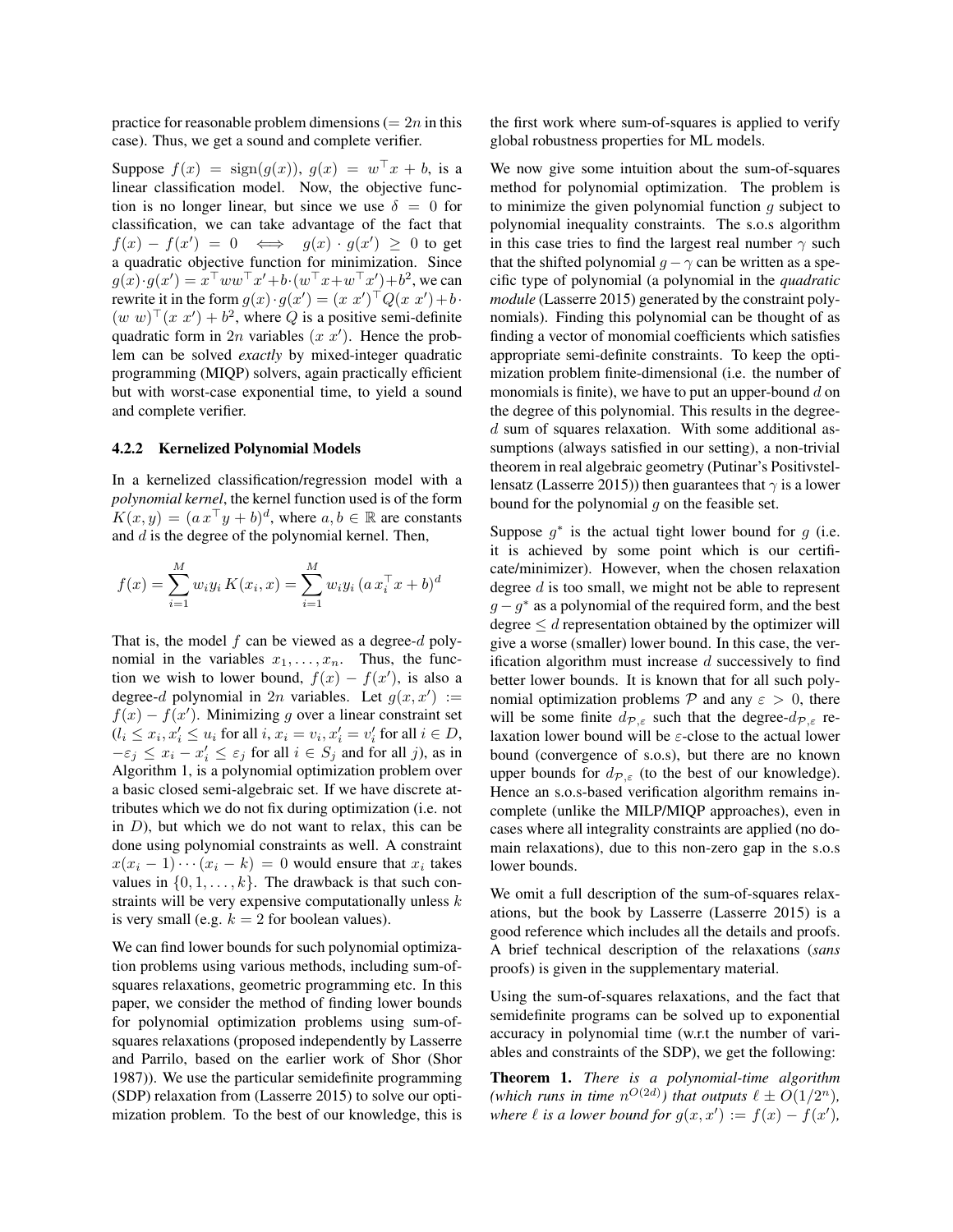#### *subject to a linear constraint set as in Algorithm 1.*

The  $\pm O(1/2^n)$  error comes from the error in solving semi-definite programs, which cannot be avoided even when using exact arithmetic (since SDPs with rational coefficients need not have rational solutions).

This implies that we have a sound but incomplete algorithm to solve the relaxed individual bias verification problem for polynomial kernel classifiers, by plugging in the sum-of-squares relaxation algorithm from Theorem 1 into the meta-algorithm (Algorithm 1) from Section 4.1.

The salient points of our technique for polynomial kernelized classifiers are give below:

- We use the sum-of-squares relaxation technique to find a lower-bound approximation of  $g(x, x')$ .
- The lower-bound approximation ensures that when our verifier is always correct when it says NO BIAS. However, it can yield spurious counter-examples / loose lower bounds at any particular level (of relaxation degree).
- The approximations are refined by taking sum-ofsquares relaxations of higher degree, which makes the s.o.s lower bound closer to the actual lower bound of  $g(x, x')$ .
- This refinement process may not terminate (only a convergence result is known), yielding an incomplete verifier.

### 4.3 RBF Kernelized Classifiers

The Radial Basis Function (RBF) kernel is of the form  $K(x, y) = \exp(-\gamma ||x - y||_2^2)$ , for a fixed parameter  $\gamma$ . So the kernelized classifier is of the form

$$
f(x) = \sum_{i \in S^{+}} \varphi_{i}(x) - \sum_{i \in S^{-}} \varphi_{i}(x)
$$

where  $\varphi_i(x) := w_i \exp(-\gamma ||x - x_i||_2^2)$ . We use  $S^+$  to denote the subset of indices i with  $y_i = 1$ , and  $S^-$  to denote those with  $y_i = -1$ . We will abuse the notation to write  $x_i \in S^+$  and  $i \in S^+$  as appropriate, and similarly for  $S^-$ . Suppose that all the non-zero model weights satisfy  $0 < c < w_i < C$  for some bounds c and C. Let  $g(x, x') := f(x) - f(x').$ 

Let  $\epsilon > 0$  be a very small constant (compared to *c*). Suppose that, when searching for bias instances, we only want to find pairs x, x' where  $g(x, x') < -2\varepsilon$ . Then, we can completely avoid looking at regions with  $|f(x)| < \varepsilon$ and  $|f(x')| \leq \varepsilon$  (by triangle inequality). We can directly exploit the above fact when  $\delta > 0$  (with  $\varepsilon = \delta/2$ ) since our desired condition for bias is  $g(x, x') < -\delta$ . Things are not as straightforward when  $\delta = 0$  (with classification models), but we argue that, under reasonable assumptions, we can fix a sufficiently small (but nonzero)  $\varepsilon$ , say  $\varepsilon = 10^{-8}$ , such that finding a lower bound  $g(x, x') \ge -2\varepsilon$  rather than  $g(x, x') \ge 0$  does not exclude any valid and *interesting* bias instances. Specifically, the assumption is that we consider the non-zero model weights  $(w_i > c)$  to not be too small compared to  $\varepsilon$ , and we are not interested in bias instances where the attribute values have small positive magnitude of the order of  $\varepsilon$  (such attribute values are unlikely to occur in real world data), and based on the bounds that we specify, we are not considering points  $x$  which are very far from all the support vectors. Hence we can argue that, for a very small  $\varepsilon > 0$ , we have  $|f(x)| \ge \varepsilon$  for all valid x which we wish to consider as a bias instance.

Theorem 2. *Given a kernelized classifier (with the RBF*  $\mathit{kernel}$ )  $f : \mathbb{R}^n \to \mathbb{R}$  *with*  $M$  *support vectors, and for a fixed, sufficiently small,* ε > 0*, there is an algorithm* FIND-BIAS-RBF *which runs in time* poly(n, M) *that either (i) returns a bias instance*  $x, x'$  *with*  $g(x, x') :=$  $f(x) - f(x') < -2\varepsilon$ , or (ii) returns a lower-bound  $L \ge -2\varepsilon$  such that, for all valid data points <sup>1</sup>, we have  $g(x, x') \geq L$ .

We mention that we chose  $\varepsilon = 10^{-8}$  in our experiments based on the above considerations, because the datasets we used had  $\approx 10 - 20$  features, and we decided (rather unilaterally) that bias instances with feature values  $\ll 10^{-3}$  were not interesting.

We now give a sketch of both the algorithm and the proof of correctness. A detailed pseudocode is left for the supplementary material. We note that this algorithm (FIND-BIAS-RBF) is slightly different compared to the meta-algorithm in Section 4.1. However, it can still be plugged into the meta-algorithm to verify individual bias of a given kernelized RBF classifier. The main differences are: (i) In the case of finding a valid bias instance  $(x, x')$ , the algorithm FIND-BIAS-RBF does not give an exact lower bound  $\ell$  as in the meta-algorithm (we can only say that  $\ell < -2\varepsilon$ ), and (ii) The case where the FIND-BIAS-RBF algorithm gives a lower bound  $\ge -2\varepsilon$ is treated as the NO BIAS case (which differs from the meta-algorithm when  $\delta = 0$ ). But we still get a correct output in case (i), and have already justified that a very small  $\varepsilon$  will make sure that all valid examples are covered in case (ii); with only minor assumptions on the minimum magnitudes of the model weights and the attribute values.

The intuition behind the FIND-BIAS-RBF algorithm is as follows. A kernelized RBF classifier  $f$  is a linear combination of  $n$ -dimensional gaussian densities, where for each support vector  $x_i$  (with label  $y_i$ ), you have a gaus-

<sup>&</sup>lt;sup>1</sup> Assuming that we do not have valid feature values as small as  $\approx n\sqrt{\varepsilon}$ .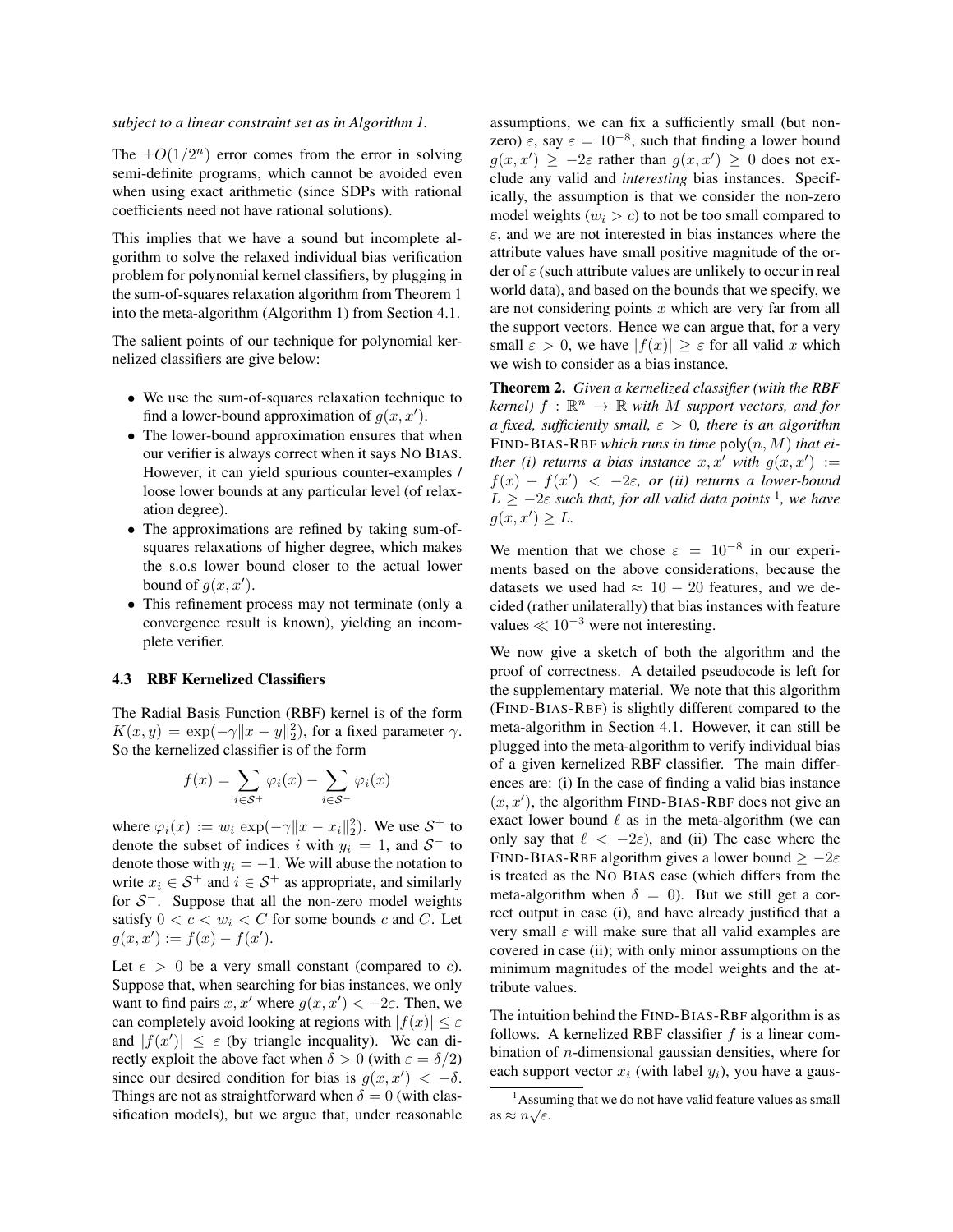sian with mean (i.e. centered at)  $x_i$  with covariance matrix  $\frac{1}{2\gamma}I$ . This gaussian is scaled by a factor  $0 < w_i < C$ , which is equivalent to scaling the variance of each (i.i.d.) co-ordinate by  $w_i^2 < C^2$ . Then, we can write

$$
\varphi_i(x) = \mathcal{N}\left(x_i, \frac{w_i^2}{2\gamma}I\right)(x)
$$

where we again abuse the notation and use  $\mathcal{N}(\mu, \Sigma)$  to denote the gaussian probability density function (pdf) with mean  $\mu$  and covariance matrix  $\Sigma$ .

Now, for any  $x, x'$  such that  $f(x) < -\varepsilon$  and  $f(x') > \varepsilon$ (which would imply that  $g(x, x') < -2\varepsilon$ ), there must exist a support vector  $x_r \in S^+$  such that  $\varphi_r(x') \ge \varepsilon/M$ , and a support vector  $x_s \in S^-$  such that  $\varphi_s(x) \geq$  $\varepsilon/M$ . That is, any individual bias instance (pair of inputs) that we care about (w.r.t. our fixed  $\varepsilon$ ) must be in the intersection of  $\mathcal{B}_{\ell_2}(x_r, D_r)$  and  $\mathcal{B}_{\ell_2}(x_s, D_s)$  for some support vectors  $x_r \in S^+$  and  $x_s \in S^-$ , where  $D_r := \sqrt{\frac{1}{\gamma} \log \left( \frac{Mw_r}{\varepsilon} \right)}$  (and  $D_s$  is defined similarly), which means that it must also be in the intersection of  $\mathcal{B}_{\ell_{\infty}}(x_r, D_r)$  and  $\mathcal{B}_{\ell_{\infty}}(x_s, D_s)$ . We then minimize the objective function  $P(x, x') = \frac{1}{2} \left( \sum_{u \in S^+} w_u ||x' - x_u||^2 \right)$  $+\sum_{v\in\mathcal{S}^-} w_v \|x-x_v\|^2$ ), subject to the linear constraints that  $x, x' \in \mathcal{B}_{\ell_{\infty}}(x_r, D_r) \cap \mathcal{B}_{\ell_{\infty}}(x_s, D_s).$ 

It is easy to see that minimizing  $P(x, x')$  subject to these constraints (for a particular pair  $x_r$  and  $x_s$ ) is a convex quadratic program, which can be solved in  $poly(n)$  time. This has to be done for all  $x_r$  and  $x_s$ . This requires  $\leq M^2$  iterations, and so the entire algorithm runs in  $poly(n, M)$  time. If no appropriate bias instance is found in these iterations, we output the lower bound  $L > -2\varepsilon$ , which is the smallest value of  $g(x^*, x'^*)$  among those found in each iteration.

### 5 EXPERIMENTAL RESULTS

#### 5.1 SETUP

All our experiments are carried out on a cloud virtual machine with 32 Intel Xeon E5-2683 v4 (2.10 GHz) processors, 128 GB RAM and no dedicated GPU. The machine runs Ubuntu 16.04, and has Python 3.6.8 (Anaconda) installed, along with all the default Anaconda packages. Each experiment is run with at most 32 parallel jobs (python processes) on this machine.

Tools We use the cplex and quadprog Python packages to solve the quadratic programs, and SDPA to solve the sum-of-squares relaxation SDPs.

Table 1: Experimental results of the proposed algorithms for the relaxed problem.

| DS  | Model                  | Accuracy |             | <b>Bias</b>    | <b>Time taken</b> |
|-----|------------------------|----------|-------------|----------------|-------------------|
|     |                        | Train    | <b>Test</b> |                |                   |
| GC. | GC Linear1             | 0.767    | 0.76        | Yes            | 226.2s            |
|     | GC_Linear2             | 0.756    | 0.748       | N <sub>0</sub> | 229.0s            |
|     | GC_Poly1               | 0.650    | 0.704       | N <sub>0</sub> | 78.4m             |
|     | GC_Poly2               | 0.658    | 0.7         | N <sub>0</sub> | 77.3m             |
|     | GC_Rbf1                | 0.992    | 0.664       | Yes            | 9.5s              |
|     | GC_Rbf2                | 1.0      | 0.7         | N <sub>0</sub> | 27.7 <sub>m</sub> |
| AD. | AD Linear1             | 0.822    | 0.821       | Yes            | 47.3s             |
|     | AD <sub>-Linear2</sub> | 0.823    | 0.821       | N <sub>0</sub> | 48.7s             |
|     | AD_Poly1               | 0.826    | 0.824       | Possible       | 10.4s             |
|     | AD_Poly2               | 0.826    | 0.823       | Possible       | 10.9s             |
|     | AD Rbf1                | 0.828    | 0.827       | Yes            | 114.5s            |
|     | AD_Rbf2                | 0.905    | 0.811       | Yes            | 546.8s            |
| FD  | FD <sub>-Linear1</sub> | 0.660    | 0.654       | Yes            | 0.163s            |
|     | FD Linear2             | 0.660    | 0.654       | N <sub>0</sub> | 0.101s            |
|     | FD <sub>-Polv1</sub>   | 0.602    | 0.610       | Possible       | 18.1s             |
|     | FD_Poly2               | 0.590    | 0.607       | Possible       | 17.1s             |
|     | FD_Rbf1                | 0.928    | 0.669       | Yes            | 16.1s             |
|     | FD_Rbf2                | 1.0      | 0.665       | Yes            | 32.7s             |
| CR  | CR Linear1             | 0.943    | 0.86        | Yes            | 106.8s            |
|     | CR Linear2             | 0.953    | 0.88        | N <sub>0</sub> | 79.1s             |
|     | CR_Poly1               | 0.906    | 0.93        | No Rias        | 33.8s             |
|     | CR_Poly2               | 0.863    | 0.9         | No Bias        | 31.8s             |
|     | CR_Rbf1                | 1.0      | 0.85        | Yes            | 9.2s              |
|     | CR_Rbf2                | 1.0      | 0.56        | N <sub>0</sub> | 389.4s            |

Table 2: Experimental results of testing bias using random sampling.

| Model                | <b>Time Taken</b> | Result    |
|----------------------|-------------------|-----------|
| $GC\_Lin1$           | 1.812 mins        | Not found |
| $GC$ Lin2            | 2.088 mins        | Not found |
| GC_Poly1             | 1.756 mins        | Not found |
| GC_Poly2             | 1.646 mins        | Not found |
| $GC$ <sub>Rbf1</sub> | 4.039 mins        | Not found |
| $GC$ Rb $f2$         | 4.737 mins        | Not found |

#### 5.2 BENCHMARKS

#### 5.2.1 Datasets

We use four publicly available datasets to benchmark our algorithms, listed in Table 3. Note that the Adult dataset which we use is a publicly available dimensionreduced variant (*Modified Adult Dataset (DiCE)*) of the full dataset. In all cases, we report the time taken for the individual bias verification step on an already trained model. The times which we report are obtained from the Python time.perf\_counter() function.

In all the datasets, we replace textual categorical attributes by appropriate integer values as appropriate. We also we do a  $75\% - 25\%$  stratified split on each dataset before using it for training.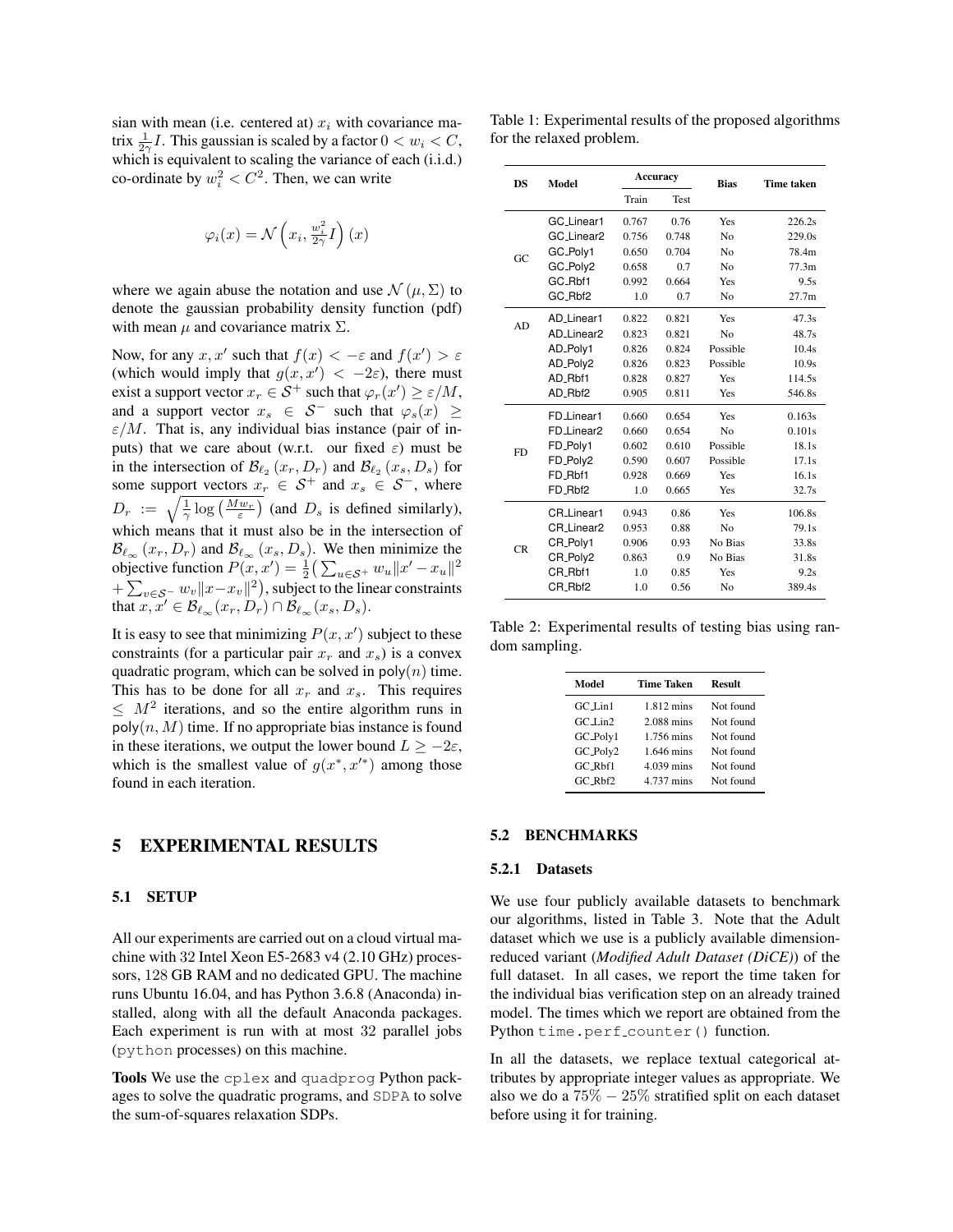Table 3: The datasets used for experiments

| <b>Dataset</b>       | # Features | # Rows (Train) |
|----------------------|------------|----------------|
| German Credit (GC)   | 20         | 750            |
| Adult (AD)           | 8          | 24420          |
| Fraud Detection (FD) | Q          | 825            |
| Credit ISLR (CR)     | 10         | 300            |

For the perturbation bounds, we use a counterfactual formulation where a subset of the attributes in each dataset are selected as protected/sensitive, with arbitrary perturbations allowed ( $\varepsilon_1 = \infty$ ), and the rest of the attributes are fixed ( $\varepsilon_2 = 0$ ). The protected attributes are: sexmarital-status for German Credit, race for Adult, ethnicity for Fraud Detection, and gender, ethnicity for Credit.

### 5.2.2 Models

All the models are trained using the scikit-learn framework. The linear models are trained using scikitlearn logistic regression, with  $L_2$  regularization and the default parameters. The DD Linear2 models are trained after setting the protected attribute values to 0 throughout the training data (masking). The rbf kernelized models are trained using the support vector machine classifier (sklearn.svm.SVC) with the rbf kernel. The DD Rbf1 models are trained with  $C = 1000$  and  $\gamma =$  $10^{-4}$ . The DD\_Rbf2 models are trained with  $C = 1$ and  $\gamma = 0.5$ , and after masking the protected attribute. The polynomial kernelized models are trained using SVC with the degree-2 polynomial kernel. The DD\_Poly1 models are trained with  $C = 1$ .,  $\gamma = 0.001$ , and  $r = 0$ . The DD<sub>-Poly2</sub> models are trained with the same hyperparameters, but after masking the protected attribute.

### 5.3 EVALUATION OF VERIFICATION

We show the results of evaluating our proposed verification algorithms on the models described above and show the results in Table 1. It can be seen that the time taken for verification — even for reasonably complex models on real-world datasets — is within fairly acceptable limits, even with the worst case exponential time. It can also be seen that the sum-of-squares relaxations scale quite badly as the dimension of the data increases, which is as expected.

Wherever Table 1 shows  $Bias = Yes$ , it indicates that the verifier gave a valid bias instance as the output. Bias = No indicates that the verifier proved No Bias. Bias = Possible indicates that the verifier did not prove a lower-bound  $> 0$ , but neither did it find a valid bias instance. An example of a bias instance found for the model AD Lin1 is (age: 60, work: Private, edu: Bachelors, marital-status: Married, occupation: Professional, race: White, sex: Male, hours-per-wk: 8). The model predicts the income as  $\geq 50k$ . Changing race from "White" to "Other" flips the income prediction to  $< 50k$ .

### 5.4 COMPARISON WITH TESTING

We performed an experiment by running the random testing algorithm (THEMIS) with 50,000 samples and verification algorithm to compare the time taken by the verification algorithm and testing for finding counter-example and determine that our algorithm provides NO BIAS before the testing algorithm exhaust the test case generation in a specific time. The result is presented in Table 2. The result shows that random testing can take comparable or worse time than our verification algorithm, even without generating a single counterexample (bias instance).

# 6 CONCLUSION AND DISCUSSION

We have considered a notion of individual fairness for structured data, and the problem of verifying the lack of individual bias in a given decision model. We have given a meta-algorithm for solving this problem, as well as specific algorithms for linear models and kernelized models with polynomial/RBF kernels. To the best of our knowledge, this is the first work that considers the verification of individual fairness for ML models.

Analysis of Model Bias Our algorithms output either a no-bias certificate or a bias instance (input pair), but this may be insufficient by itself in real-world investigations of model bias. To further the analysis, our solution offers two possibilities out-of-the-box. One possibility is to tighten the constraints on the input features, invoking the verifier every time, to find different *input regions* where the model is fair. Another possibility is to impose additional linear constraints (domain-knowledge-based) on the bias instances, which does not affect the optimization formulations. *Note that we are not reporting any experimental results for the above analyses*. Another important problem is to find regions where bias exists for *every* input in that region, but this is not possible using our verifier alone.

Future Work In future, we plan to extend this work in the following dimensions  $-1$ ) verifying wider classes of ML models, 2) extending our techniques to work with other individual & group fairness definitions, and 3) exploring different abstraction-refinement schemes such as counter-example driven refinement.

Acknowledgements The authors would like to thank Dinesh Garg and Rishi Saket for helpful discussions.